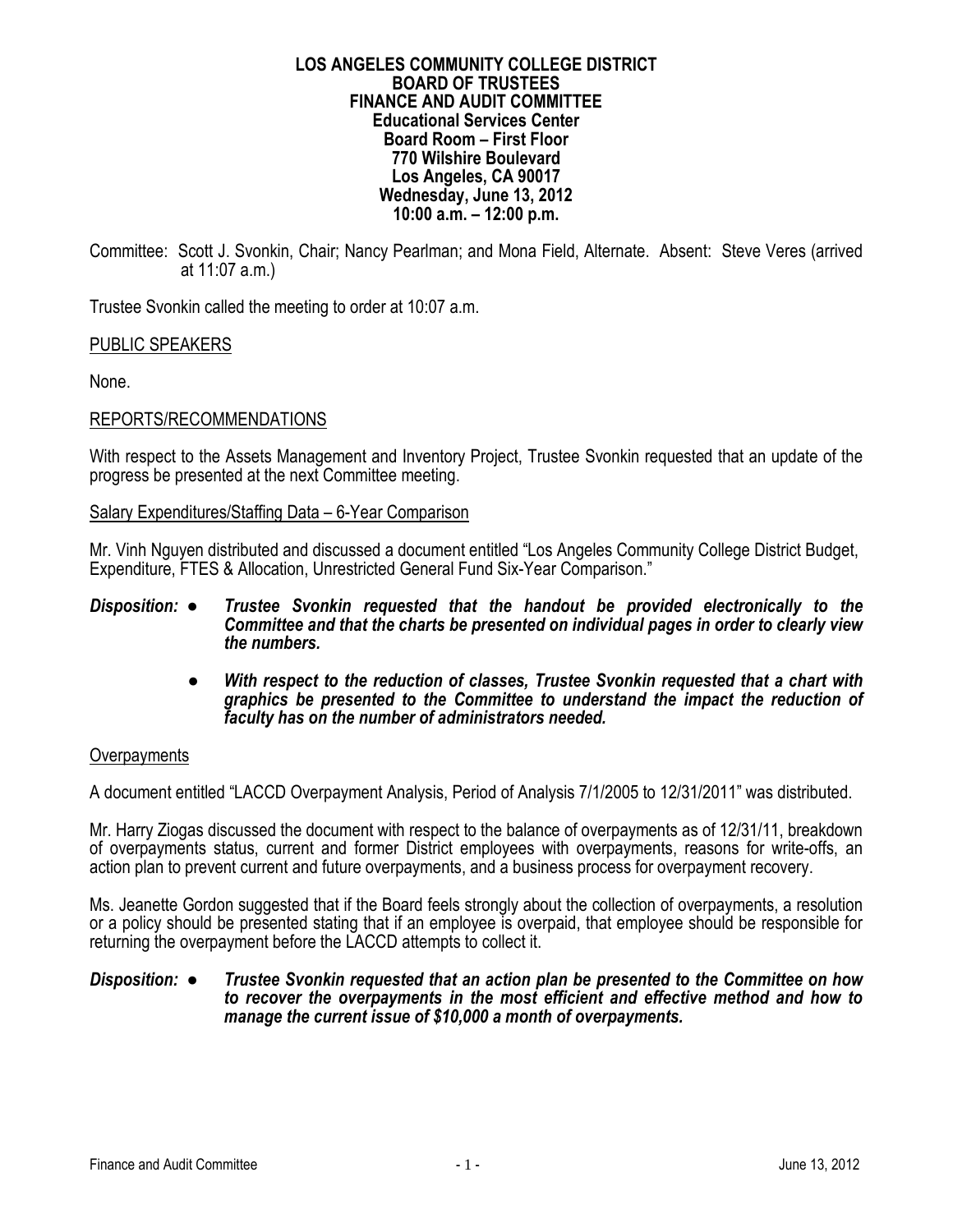# Financial Advisor RFP Update

Ms. Gordon discussed the process with respect to the seven firms that responded to a formal Request for Proposal to provide financial advisory services in regards to the sale of bond-related matters. A committee reviewed the proposals and interviewed the seven responsive groups. She stated that the Committee recommended KNN Public Finance as the provider of these services.

Ms. Camille Goulet stated that a Notice of Intent to Award has not been submitted for the contract.

Ms. Gordon concurred. She indicated that the action item will be presented at the Board of Trustees meeting on Wednesday, July 11, 2012.

Trustee Svonkin expressed his appreciation to the Panel and to staff for their efforts and outstanding work.

# *Disposition: ● Notice of Intent to Award the contract to be presented at July 11, 2012 Board meeting.*

## 2012-13 Tentative Budget

A document entitled "FY13 Budget Development, Second Presentation, Finance & Audit Committee, June 13, 2012" was distributed.

(Trustee Field left at 11:07 a.m., Trustee Veres arrived at 11:07 a.m.)

Chancellor LaVista indicated that this is the second presentation to the Committee related to the Fiscal Year 2013 budget development process. He gave an overview of the items being presented at today's Committee meeting. He deferred to Ms. Gordon.

Ms. Gordon gave a PowerPoint presentation and discussed the document with respect to the impact of the Governor's State budget proposal on the Los Angeles Community College District (LACCD), budget forecast scenarios for Fiscal Year 2013 (2012-2013), and Fiscal Year 2013 (2012-13) tentative budget, summary of all funds-– three-year comparison.

Chancellor LaVista continued the PowerPoint presentation and indicated that the Fiscal Year 2013 Budget Development process looks ahead to Fiscal Year 2014 (2013-14), core principles, key decision points related to the new commitments, planning for Fiscal Year 2014, Contingency Reserve, General Reserve, and Restricted Reserve.

Ms. Gordon continued the PowerPoint presentation and discussed the document with respect to Fiscal Years 2012, 2013, and 2014, related to unrestricted general fund, worst-case scenario, analysis of Fiscal Year 2013 balance and Contingency Reserve, analysis of projected Fiscal Year 2013 budget gap, and options on reserves and proposed commitments.

Chancellor LaVista indicated that staff will present to the Committee sometime in August, 2012 details of the final budget and potential policy recommendations.

Motion by Trustee Veres, seconded by Trustee Svonkin, to recommend to the full Board the adoption of the 2012- 2013 Tentative Budget. In addition, if the Governor's Tax Initiative passes, the Committee directs staff to set aside five percent in the General Reserve and seven-and-a-half percent in the Contingency Reserve. However, if the Governor's Tax Initiative fails, the Committee directs staff to set aside five percent in the General Reserve and five percent in the Contingency Reserve, of which two-and-a-half percent will be allocated to the colleges.

# *APPROVED: 3 Ayes*

*Disposition: ● To recommend to the full Board the adoption of the 2012-2013 Tentative Budget. In addition, if the Governor's Tax Initiative passes, the Committee directs staff to set aside five percent in the General Reserve and seven-and-a-half percent in the Contingency Reserve. However, if the Governor's Tax Initiative fails, the Committee directs staff to set aside five percent in the General Reserve and five percent in the Contingency Reserve, of which two-and-a-half percent will be allocated to the colleges.*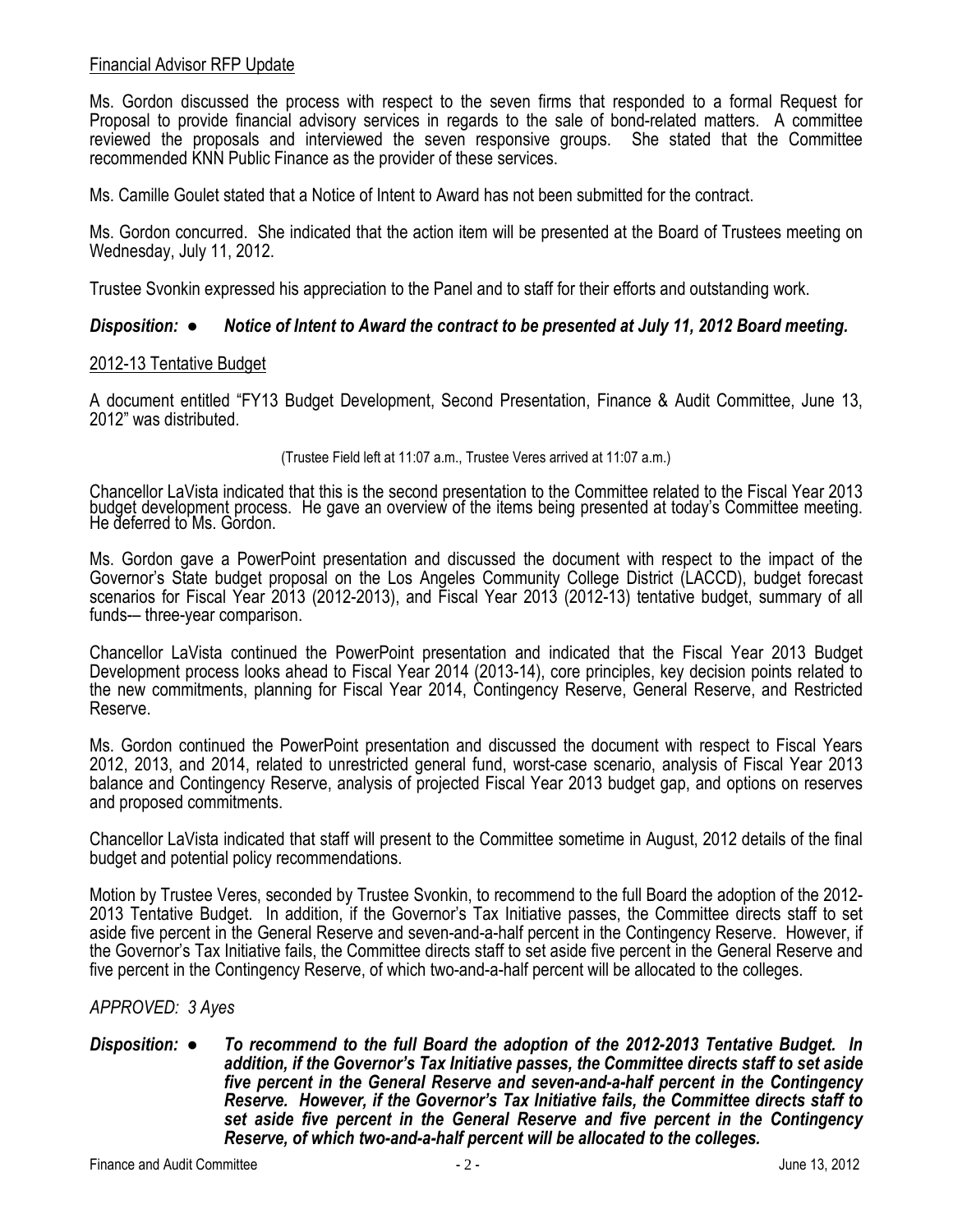# Budget Allocation Model Recommendation

A document entitled "District Budget Committee Recommendation for Budget Allocation Mechanism Changes, Finance and Audit Committee, May 9, 2012" was distributed.

Trustee Svonkin requested that in six months, an update of the progress and success of the Budget Allocation mechanism changes be presented and in one year, a full report be presented to the Committee. He indicated that the Board may modify the Budget Allocation model depending on the results after one year.

Chancellor LaVista responded that staff could also report on the work that will have been completed by then and the subsequent phases that are outlined in the proposal.

Ms. Allison Jones expressed her concerns that the Budget Allocation model was premature in that it did not consider all of the different components with respect to issues related to the legal mandates, workload, accountability, accreditation, and the Faculty Obligation Number (FON).

With respect to Phase Two of the Budget Allocation model, Trustee Veres requested that the issues related to the legal mandates, the FON, and the proposed staffing plan be considered and that an attempt to address these issues be made. He also requested that incentives continue to be awarded for efficiency.

Motion by Trustee Veres, seconded by Trustee Pearlman, to recommend to the full Board approval of the changes to the Budget Allocation Mechanism.

# *APPROVED: 3 Ayes*

- *Disposition: With respect to the 2012-13 Tentative Budget and the Budget Allocation Model, Trustee Svonkin indicated that the Committee had been provided with a list of potential cuts to the budget in planning for the worst case scenario. In order to be prepared for the worst case scenario, he requested that the Chancellor work with the Chief Financial Officer/Treasurer and stakeholders. There was discussion on holding a Town Hall meeting to develop a complete and comprehensive prioritized list on where cuts should be made to the budget.* 
	- *To recommend to the full Board approval of the changes to the Budget Allocation Mechanism.*

# FUTURE DISCUSSION ITEMS

Legal Fees Efficiency Audit Retirement Incentives Policy Framework for Naming Buildings Revenue Enhancement Strategies Six Months Budget Allocation Mechanism Update One Year Budget Allocation Mechanism Update

## FUTURE FINANCE AND AUDIT COMMITTEE MEETING DATES

None.

## NEW BUSINESS

None.

# SUMMARY – NEXT MEETING

Finance and Audit Committee  $\overline{\phantom{a}}$  - 3 -  $\overline{\phantom{a}}$  -  $\overline{\phantom{a}}$  -  $\overline{\phantom{a}}$  June 13, 2012